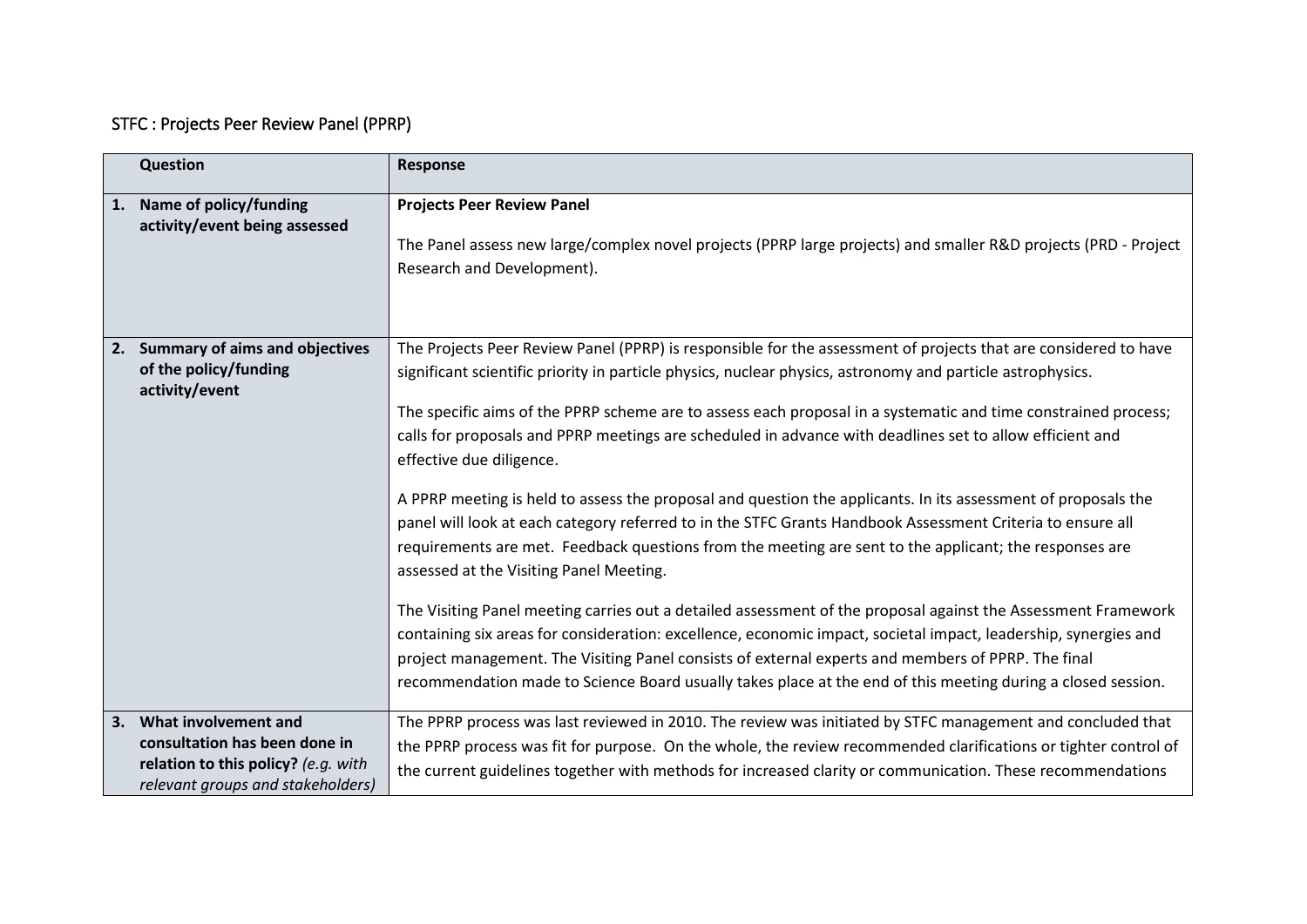| included:                                                                                                                                                                                                                                                                                                                                                                          |
|------------------------------------------------------------------------------------------------------------------------------------------------------------------------------------------------------------------------------------------------------------------------------------------------------------------------------------------------------------------------------------|
| <b>PPRP</b>                                                                                                                                                                                                                                                                                                                                                                        |
| Detailed guidance notes should be provided for the whole review process.<br>$\bullet$                                                                                                                                                                                                                                                                                              |
| PPAN should have strategic roadmaps for each thematic area of the STFC programme.                                                                                                                                                                                                                                                                                                  |
| The programme manager should provide a formal briefing document to PPAN and PPRP about each SOI<br>or themed call.                                                                                                                                                                                                                                                                 |
| PPRP should be given funding guidance for each proposal or thematic area by the appropriate STFC<br>programme manager.                                                                                                                                                                                                                                                             |
| As part of the review, STFC's scientific community and STFC staff were consulted.                                                                                                                                                                                                                                                                                                  |
| STFC is dedicated to ensuring that our processes for funding are open and inclusive. Individuals engaged with our<br>funding processes endeavour to conduct each stage in a fair and objective manner, without prejudice or bias. In<br>line with this, STFC adheres to the seven principles of public life. In addition, we adopt the following principles<br>for each PPRP Call: |
| For applicants                                                                                                                                                                                                                                                                                                                                                                     |
| (a) The call is advertised clearly on the STFC website                                                                                                                                                                                                                                                                                                                             |
| (b) The call text and guidance clearly states the eligibility and assessment criteria                                                                                                                                                                                                                                                                                              |
| (c) The STFC website conforms to accessibility requirements for websites, including the ability to adjust the text                                                                                                                                                                                                                                                                 |
| size or use a text reader on the page                                                                                                                                                                                                                                                                                                                                              |
| (d) STFC will offer hard copies of the call documentation to an applicant if requested                                                                                                                                                                                                                                                                                             |
| (e) STFC will provide all reasonable support to applicants before and after submission in order to assist them in                                                                                                                                                                                                                                                                  |
| the application and assessment process. This opportunity is highlighted in the call documentation                                                                                                                                                                                                                                                                                  |
| (f) STFC will make all reasonable efforts to accommodate the requirements of any applicant who are invited to                                                                                                                                                                                                                                                                      |
| present, considering issues of accessibility, travel restrictions and alternative working patterns. The STFC team                                                                                                                                                                                                                                                                  |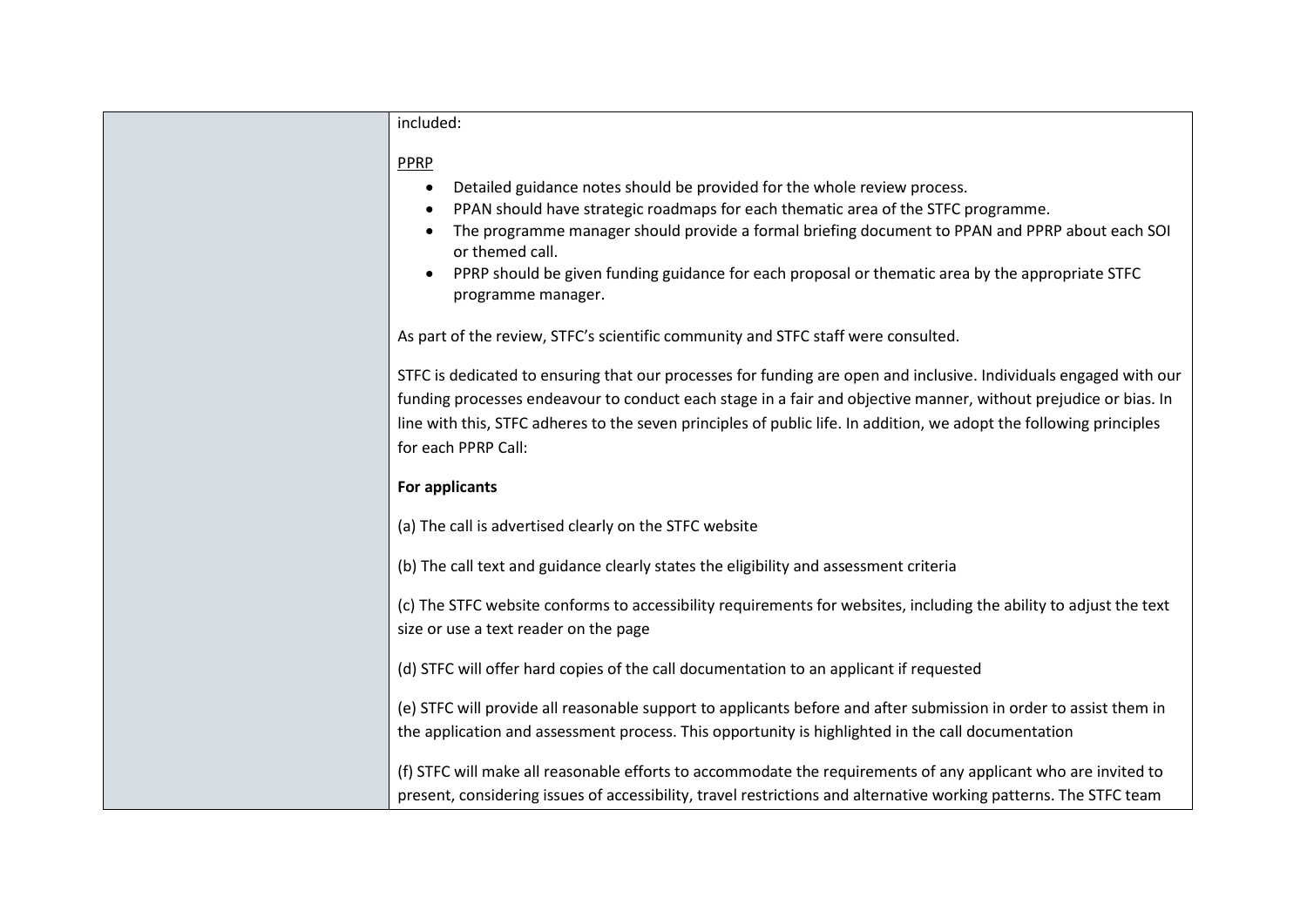| will request details of any such requirements when an applicant is invited to present their application to the      |
|---------------------------------------------------------------------------------------------------------------------|
|                                                                                                                     |
| committee.                                                                                                          |
|                                                                                                                     |
|                                                                                                                     |
|                                                                                                                     |
| For assessors: reviewers                                                                                            |
|                                                                                                                     |
| (a) The PPRP reviewers are selected from the whole community, national and international, on their scientific       |
| expertise and also after considering anticipated or declared conflict of interest. A conscious effort will be made  |
|                                                                                                                     |
| to ensure an appropriate balance of male and female reviewers is achieved.                                          |
|                                                                                                                     |
| (b) Our guidance clearly states our expectations of reviewers                                                       |
| (c) STFC will provide all reasonable support to our reviewers in order to ensure they understand the aims,          |
|                                                                                                                     |
| objectives, and processes of PPRP.                                                                                  |
|                                                                                                                     |
|                                                                                                                     |
|                                                                                                                     |
| For assessors: panel members                                                                                        |
|                                                                                                                     |
|                                                                                                                     |
|                                                                                                                     |
| (a) All panel members involved in the process will receive training in unconscious bias to raise awareness of       |
| conditions that may impact upon their decision making                                                               |
|                                                                                                                     |
| (b)By preparing an appropriate Chair's Brief and holding pre discussions, STFC staff will work with the Panel Chair |
| to agree approaches that are designed to minimise opportunities for bias and improve the transparency of            |
|                                                                                                                     |
| decision-making                                                                                                     |
|                                                                                                                     |
| (c) The membership of the interview panel will be a minimum of 30% female, or objectively justified if this is ever |
| not the case. Panel Members of the PPRP are reviewed annually. In addition, PPRP is proactive in increasing the     |
| diversity of Reviewers and External Experts.                                                                        |
|                                                                                                                     |
|                                                                                                                     |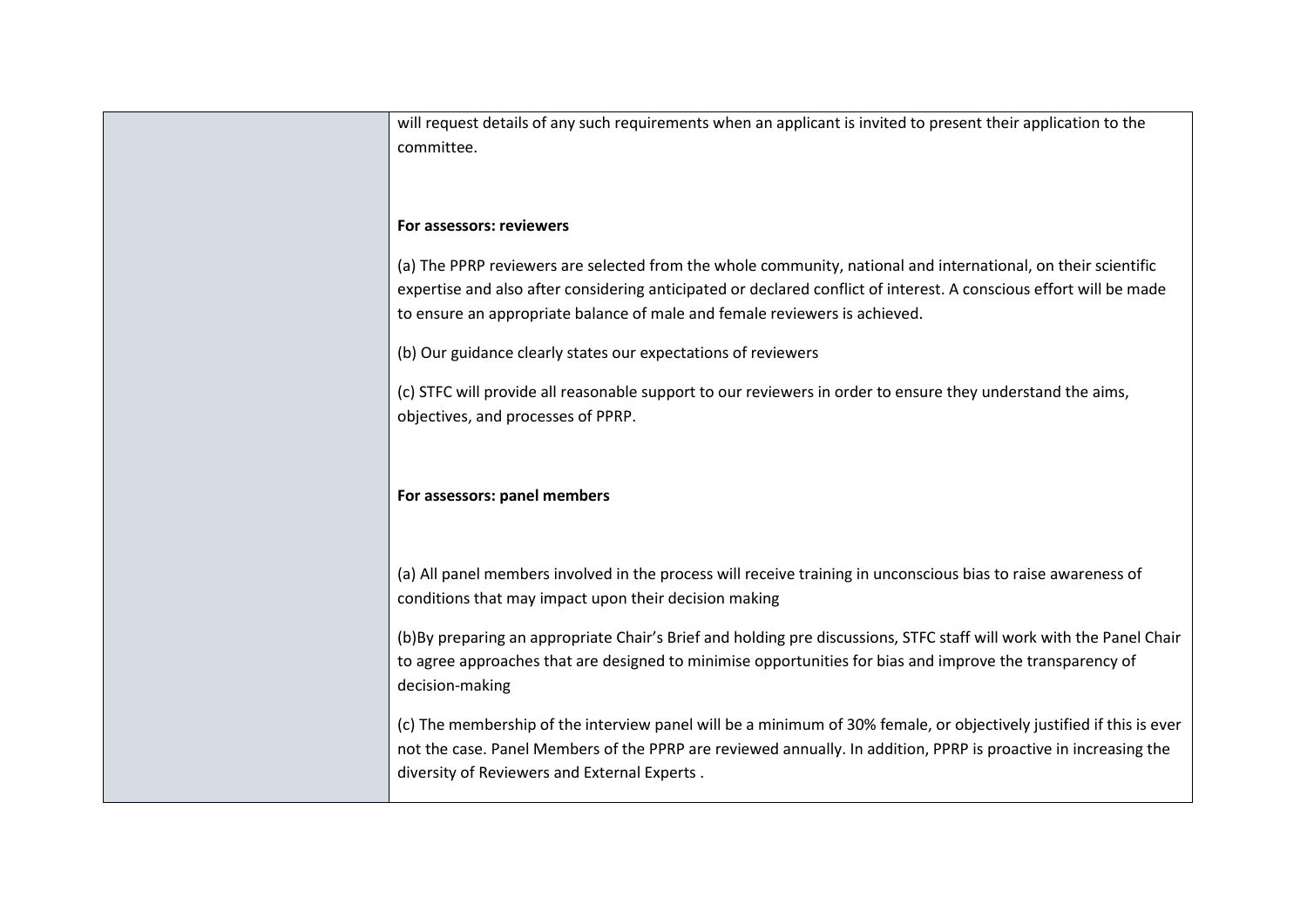| (d)STFC is committed to taking all reasonable steps to enable participation for individuals with alternative<br>working patterns, including reduced working hours   |
|---------------------------------------------------------------------------------------------------------------------------------------------------------------------|
| (e)Panel members are asked to inform STFC if they have any additional needs to enable attendance or<br>participation                                                |
| (f)STFC will schedule appropriate breaks and provide appropriate refreshments for panel members                                                                     |
| (g)Panel members are made aware of STFC's Code of Practice.                                                                                                         |
| For STFC staff                                                                                                                                                      |
| (a) All STFC staff involved in the process will receive training in unconscious bias to raise awareness of conditions<br>that may impact upon their decision making |
| <b>Venue arrangements</b>                                                                                                                                           |
| (a) Will be selected for ease of accessibility                                                                                                                      |
| (b) Will not conflict with different cultures, religions or beliefs                                                                                                 |
| (c) Will offer a full range of sensory accessibility relating to visual and hearing impairments                                                                     |
| (d) Catering will be arranged with clear labelling and be appropriate to those who have specific cultural, religious,<br>health or disability needs                 |
|                                                                                                                                                                     |
|                                                                                                                                                                     |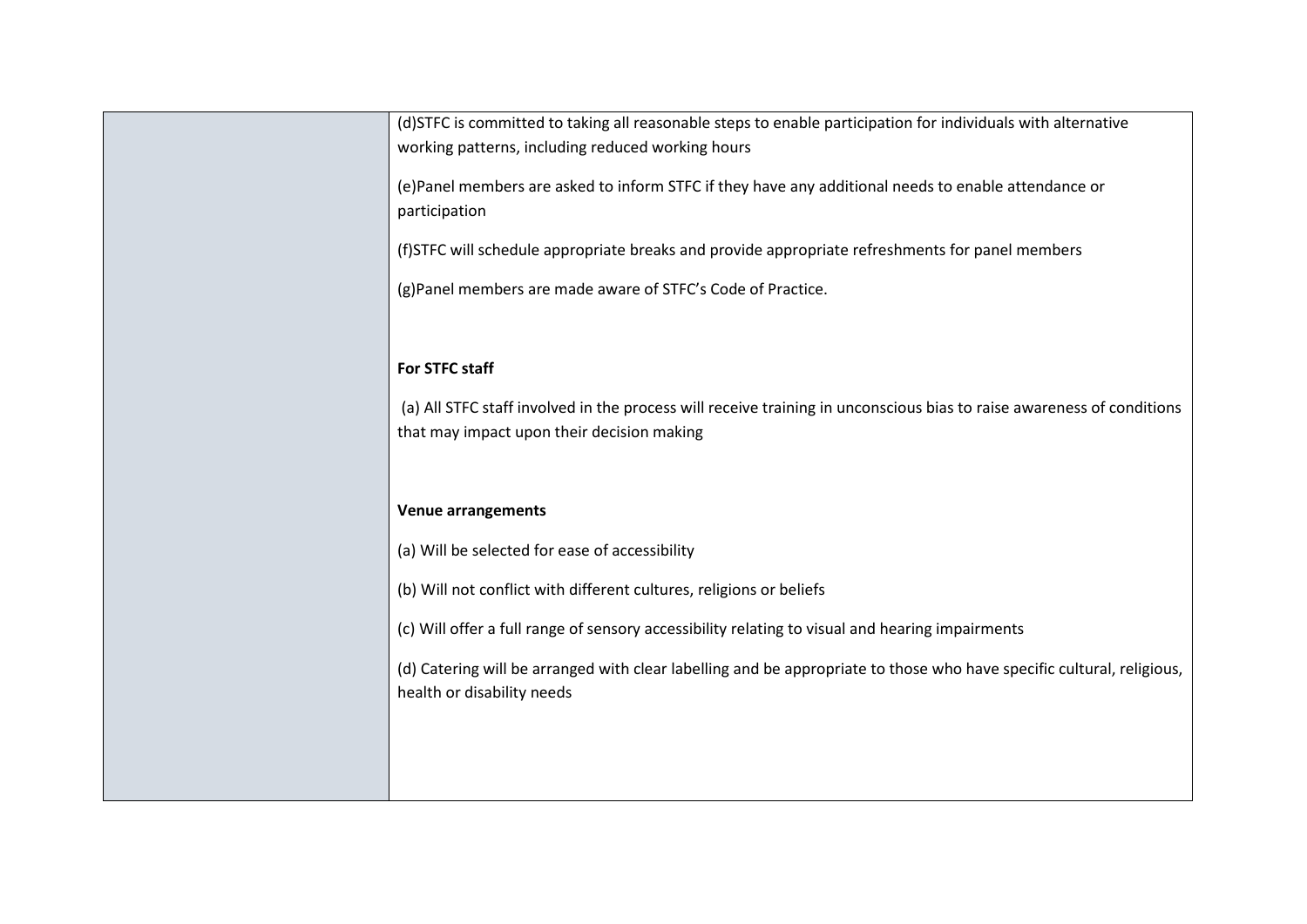| 4.<br>Who is affected by the                                                                                               | Anyone who is applying for an STFC PPRP grant, panel members, external and internal stakeholders involved in                                                                                                                                                                                                                                                                                                                                                                                                                                                                                                                                                                                                                                                                                                                                                                                                                                                                                                                                                                                                                                                                                                                                                                                                                                                                                                                                                                                                                                                                                                                                                                                                                                                                                                                                                                                             |  |
|----------------------------------------------------------------------------------------------------------------------------|----------------------------------------------------------------------------------------------------------------------------------------------------------------------------------------------------------------------------------------------------------------------------------------------------------------------------------------------------------------------------------------------------------------------------------------------------------------------------------------------------------------------------------------------------------------------------------------------------------------------------------------------------------------------------------------------------------------------------------------------------------------------------------------------------------------------------------------------------------------------------------------------------------------------------------------------------------------------------------------------------------------------------------------------------------------------------------------------------------------------------------------------------------------------------------------------------------------------------------------------------------------------------------------------------------------------------------------------------------------------------------------------------------------------------------------------------------------------------------------------------------------------------------------------------------------------------------------------------------------------------------------------------------------------------------------------------------------------------------------------------------------------------------------------------------------------------------------------------------------------------------------------------------|--|
| policy/funding activity/event?                                                                                             | the assessment process.                                                                                                                                                                                                                                                                                                                                                                                                                                                                                                                                                                                                                                                                                                                                                                                                                                                                                                                                                                                                                                                                                                                                                                                                                                                                                                                                                                                                                                                                                                                                                                                                                                                                                                                                                                                                                                                                                  |  |
|                                                                                                                            |                                                                                                                                                                                                                                                                                                                                                                                                                                                                                                                                                                                                                                                                                                                                                                                                                                                                                                                                                                                                                                                                                                                                                                                                                                                                                                                                                                                                                                                                                                                                                                                                                                                                                                                                                                                                                                                                                                          |  |
| 5. What are the arrangements for<br>monitoring and reviewing the<br>actual impact of the<br>policy/funding activity/event? | Panel Members of the PPRP are reviewed annually. STFC holds an annual nominations exercise for Panel<br>membership and when published provides guidance on diversity targets. In addition, PPRP is proactive in<br>increasing the diversity of Reviewers and External Experts. For each proposal, Reviewers and External Experts are<br>selected primarily based on science expertise. A conscious effort is made to ensure an appropriate balance of<br>male and female reviewers and experts is achieved.<br>Currently 14% of PPRP members are female. While 2015/16 HESA data for the UK physics community indicates<br>that 14% of the staff population is female, we are committed to a minimum balance of 20% of female members.<br>Therefore, we will be making a conscious effort to increase the percentage of females on PPRP.<br>STFC has received 401 applications to PPRP call since April 2010, there is a total of 724 successful applicants<br>(Principal Investigators and Co-Investigators), out of which 599 (83%) were male applicants, 88 (12%) Female<br>applicants, 32 (4%) not disclosed and 5 (1%) unknown. Actual success rates for Male applicants is 75% and for<br>Female applicants is 38%. Applications with an 'RO withdrawn' status are not included in the statistics as these<br>did not complete the peer review process. To improve the gender balance of applicants, STFC will review this<br>equality and impact assessment annually to identify any actions or interventions that are required to improve<br>diversity and inclusion. In addition STFC monitors, analyses and publishes data to better understand the diversity<br>of our applicant and assessor community.<br>We will continue to monitor our application and award rates, and consider appropriate steps to better tailor and<br>publicise the opportunity to female members of the community. |  |

| $\vert$ is there a potential $\vert$ Please explain and give examples of any<br>Protected | Action to address negative impact (e.g. |
|-------------------------------------------------------------------------------------------|-----------------------------------------|
|-------------------------------------------------------------------------------------------|-----------------------------------------|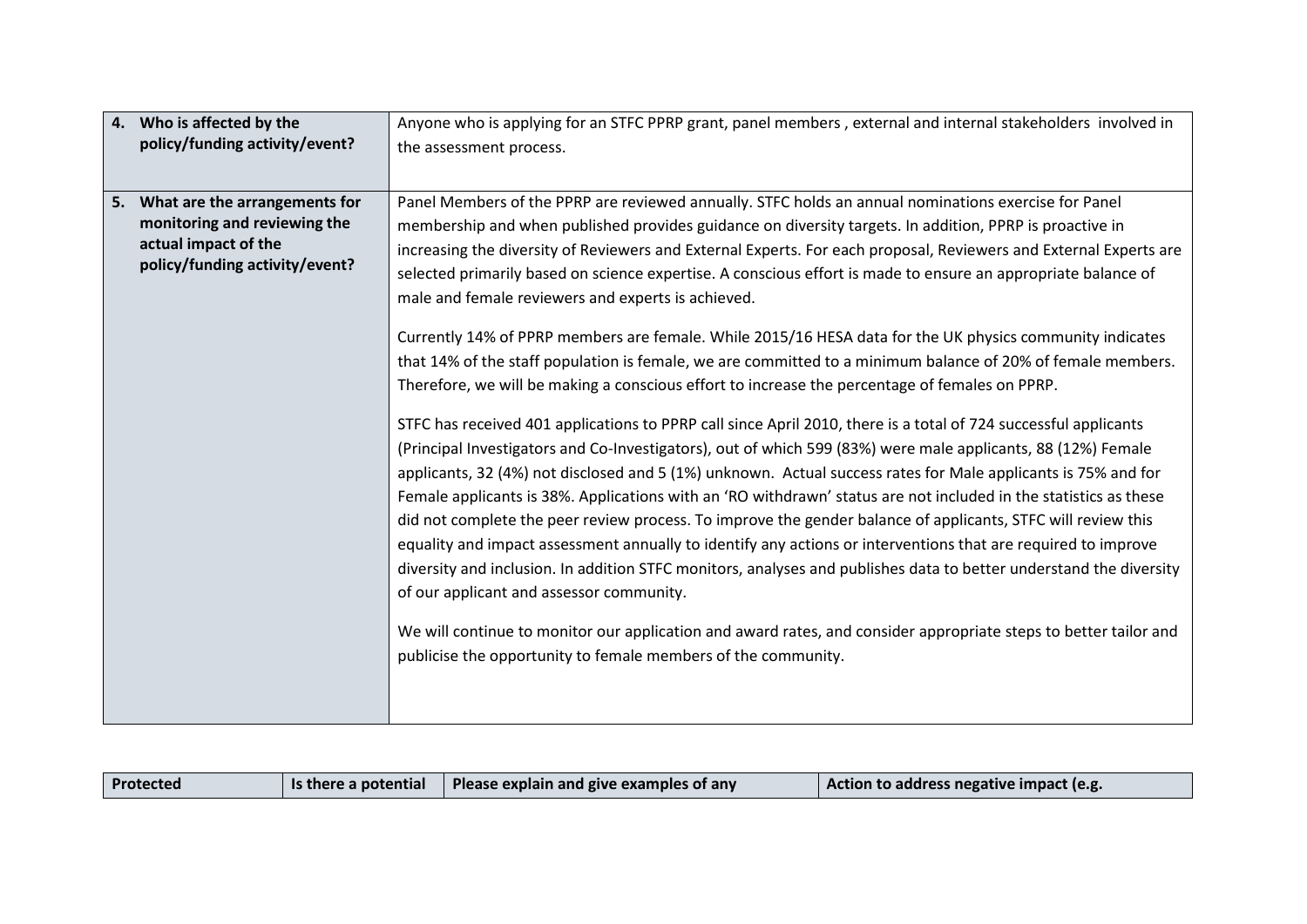| <b>Characteristic Group</b> | for positive or  | evidence/data used                                                                                                                                                                                           | adjustment to the policy)                                                                                                                                                                                                                                                                                                                                                                   |
|-----------------------------|------------------|--------------------------------------------------------------------------------------------------------------------------------------------------------------------------------------------------------------|---------------------------------------------------------------------------------------------------------------------------------------------------------------------------------------------------------------------------------------------------------------------------------------------------------------------------------------------------------------------------------------------|
|                             | negative impact? |                                                                                                                                                                                                              |                                                                                                                                                                                                                                                                                                                                                                                             |
| <b>Disability</b>           | Negative         |                                                                                                                                                                                                              | STFC will take all reasonable steps to make<br>adjustments to the assessment process in order to<br>enable participation. As examples, this may include<br>the use of video conferencing or equivalent tools,<br>tailored timing of the meeting schedule, or<br>provision of specific facilities to enable an applicant<br>or panel member to be comfortable in the meeting<br>environment. |
|                             |                  | Applicants and/or reviewers with visual disabilities<br>or impairments may find it difficult to access and<br>review electronic documentation.                                                               | Electronic information is accessible and STFC will<br>investigate the ability for the potential use of<br>screen readers for personnel who are visually<br>impaired.                                                                                                                                                                                                                        |
|                             |                  | Applicants or panel members with mobility<br>disabilities may face difficulties in attending the<br>panel meetings.<br>Panel members with hearing difficulties may find it<br>hard to engage in discussions. | STFC will respond to individual support needs on a<br>case by case basis.<br>STFC will ensure the meeting venue is compatible<br>with the use of hearing aid loops and will work<br>with individuals to understand what other help can<br>be provided.                                                                                                                                      |
|                             |                  | Attendees with neuro-disabilities may experience                                                                                                                                                             | STFC will select a room that is light and airy, ensure                                                                                                                                                                                                                                                                                                                                      |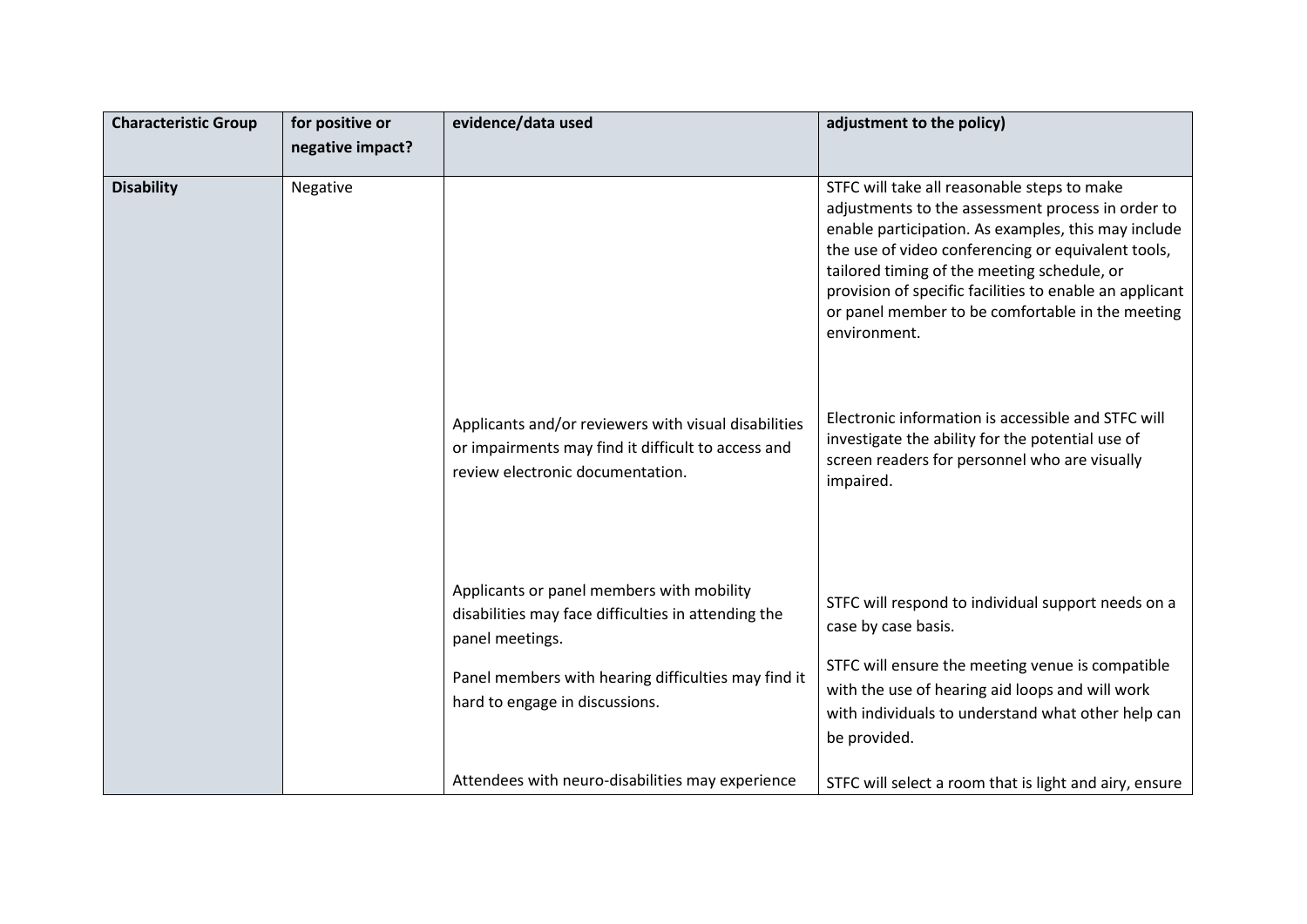|                                         |                          | difficulties with concentration during panel<br>assessments.                                                                                                                                                                                                                            | that plenty of breaks are built in to the agenda and<br>ensure that colours chosen don't trigger migraines,<br>different colours may assist in this if personnel<br>don't bring their own laptops.<br>STFC consult with all Panel members to understand<br>any specific requirements for participation and will<br>accommodate where required. |
|-----------------------------------------|--------------------------|-----------------------------------------------------------------------------------------------------------------------------------------------------------------------------------------------------------------------------------------------------------------------------------------|------------------------------------------------------------------------------------------------------------------------------------------------------------------------------------------------------------------------------------------------------------------------------------------------------------------------------------------------|
| <b>Gender reassignment</b>              | Negative                 | Information regarding gender reassignment is not<br>made available throughout the peer review<br>process. However, this may become apparent<br>during the meeting stage or it may be possible that<br>panel members already know this information or<br>could endeavour to seek it out. | Panel members are required to follow best practice<br>in taking positive steps to safeguard funding<br>decisions, and are reminded of the conditions that<br>may lead to unconscious bias during each meeting.<br>STFC staff presence during interview acts as an<br>additional assurance to ensure unbiased peer<br>review                    |
| <b>Marriage or civil</b><br>partnership | Yes - Negative<br>Impact | Bias may be voiced in relation to new partners<br>starting a family therefore not given as a high a<br>priority                                                                                                                                                                         | Panel members are required to follow best practice<br>in taking positive steps to safeguard funding<br>decisions, and are reminded of the conditions that<br>may lead to unconscious bias during each meeting.<br>STFC staff presence during interview acts as an<br>additional assurance to ensure unbiased peer<br>review                    |
| <b>Pregnancy and</b>                    | Yes - Negative           | Information regarding pregnancy or family<br>arrangements is not made available throughout                                                                                                                                                                                              | Panel members are required to follow best practice<br>in taking positive steps to safeguard funding                                                                                                                                                                                                                                            |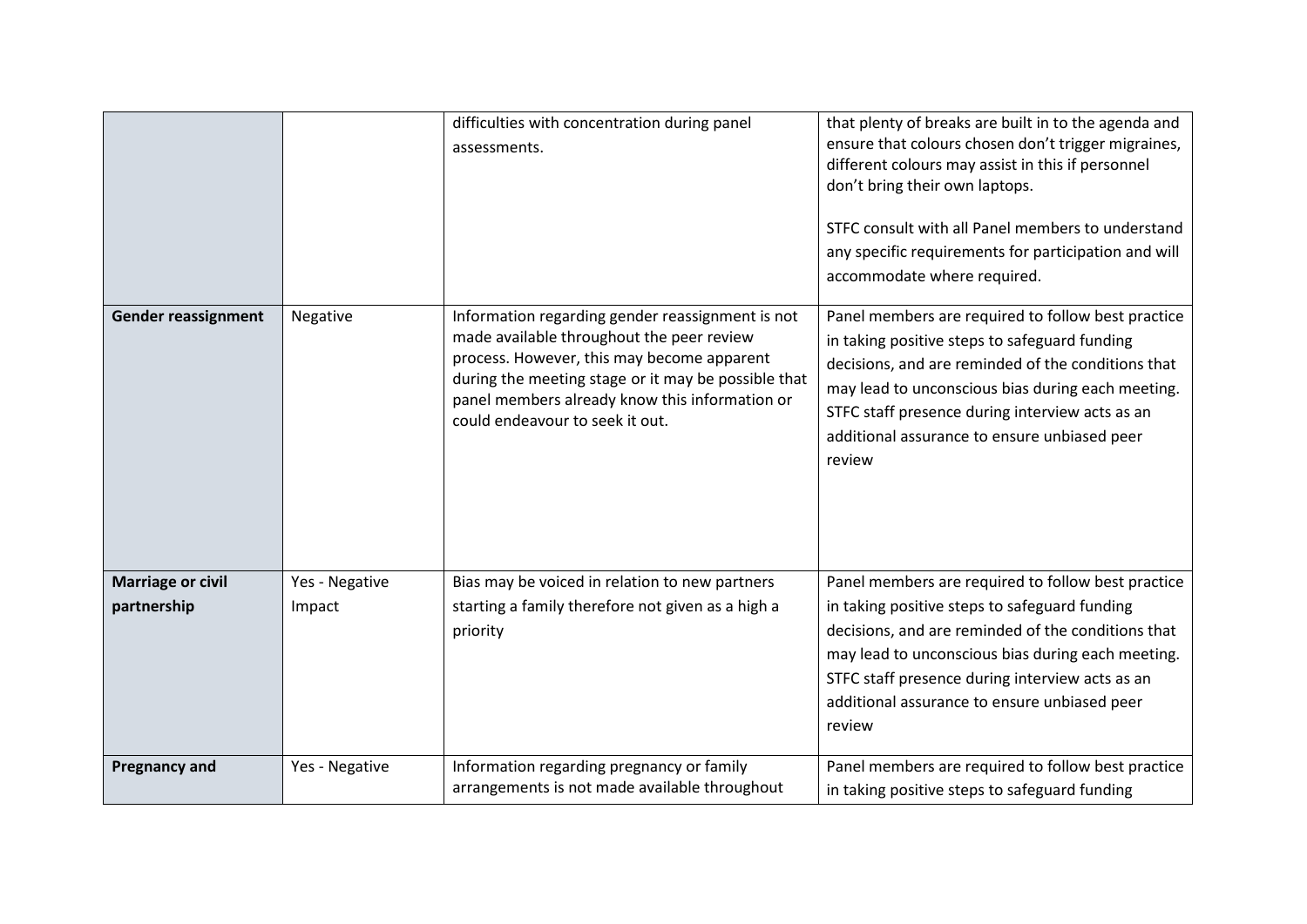| maternity | Impact | the peer review process. However, this may<br>become apparent during the meeting stage or it<br>may be possible that panel members already know<br>this information or could endeavour to seek it out. | decisions, and are reminded of the conditions that<br>may lead to unconscious bias during each meeting.<br>STFC staff presence during meetings acts as an<br>additional assurance to ensure unbiased peer<br>review.                                                                                              |
|-----------|--------|--------------------------------------------------------------------------------------------------------------------------------------------------------------------------------------------------------|-------------------------------------------------------------------------------------------------------------------------------------------------------------------------------------------------------------------------------------------------------------------------------------------------------------------|
|           |        | Panel members who are pregnant or on<br>maternity/paternity leave may be unable to<br>participate in the peer review process, or require<br>changes to be made to enable their participation.          | STFC will liaise with the panel members on a<br>meeting-by-meeting basis to identify and address<br>barriers that may prevent their participation in the<br>process. In the event that a panel member cannot<br>participate, STFC will seek a replacement panel<br>member from the membership of other STFC PPRP. |
|           |        | An applicant's career path and track record may be<br>criticised due to the existence of a number of<br>career breaks due to maternity.                                                                | STFC recognise this issue and the potential impact<br>and will consider as part of the review. The Chair<br>will appropriately moderate discussions and ensure<br>the objective application of the assessment                                                                                                     |
|           |        | Nursing mothers may need additional support in<br>terms of suitable accommodation or childcare                                                                                                         | criteria.<br>Meetings are timetabled to allow for adequate<br>breaks. Ensure suitable accommodation provided<br>for nursing mothers and additional childcare.                                                                                                                                                     |
|           |        | Panel members may face additional childcare costs<br>if having to work outside of their normal hours.                                                                                                  | STFC will reimburse additional childcare costs,<br>above any beyond that required during normal<br>working hours.                                                                                                                                                                                                 |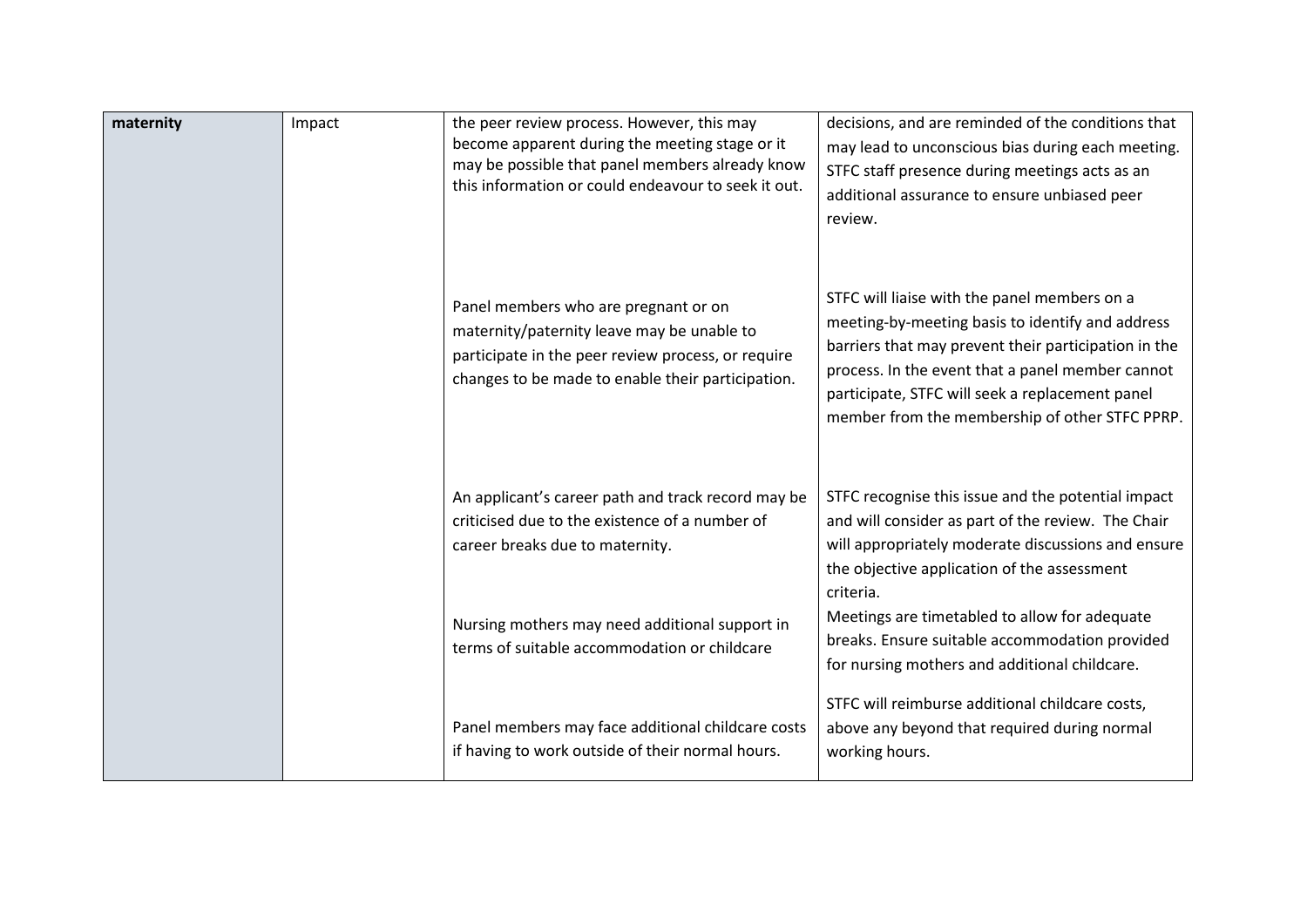| Race                      | Negative | Information regarding race is not made available<br>throughout the peer review process. However, it<br>may be possible that panel members already know<br>this information or could endeavour to seek it out. | Panel members are required to follow best practice<br>in taking positive steps to safeguard funding<br>decisions, and are reminded of the conditions that<br>may lead to unconscious bias during each meeting.<br>STFC staff presence during the meetings acts as an<br>additional assurance to ensure unbiased peer<br>review.                                                                                      |
|---------------------------|----------|---------------------------------------------------------------------------------------------------------------------------------------------------------------------------------------------------------------|----------------------------------------------------------------------------------------------------------------------------------------------------------------------------------------------------------------------------------------------------------------------------------------------------------------------------------------------------------------------------------------------------------------------|
| <b>Religion or belief</b> | Negative | Information regarding religious belief is not made<br>available throughout the peer review process.<br>However, this may become apparent during the<br>meeting stage.                                         | Panel members are required to follow best practice<br>in taking positive steps to safeguard funding<br>decisions, and are reminded of the conditions that<br>may lead to unconscious bias during each meeting.<br>STFC staff presence during meeting acts as an<br>additional assurance to ensure unbiased peer<br>review.                                                                                           |
|                           |          | Panel members may be unable to attend panel<br>meetings due to religious observances.                                                                                                                         | STFC will liaise with the panel members on a<br>meeting-by-meeting basis to identify and address<br>barriers that may prevent their participation in the<br>process. In the event that a panel member cannot<br>participate, STFC will seek a replacement panel<br>member from the membership of STFC PPRP, and<br>ensure that any replacement panel member is<br>provided with the same level of information as all |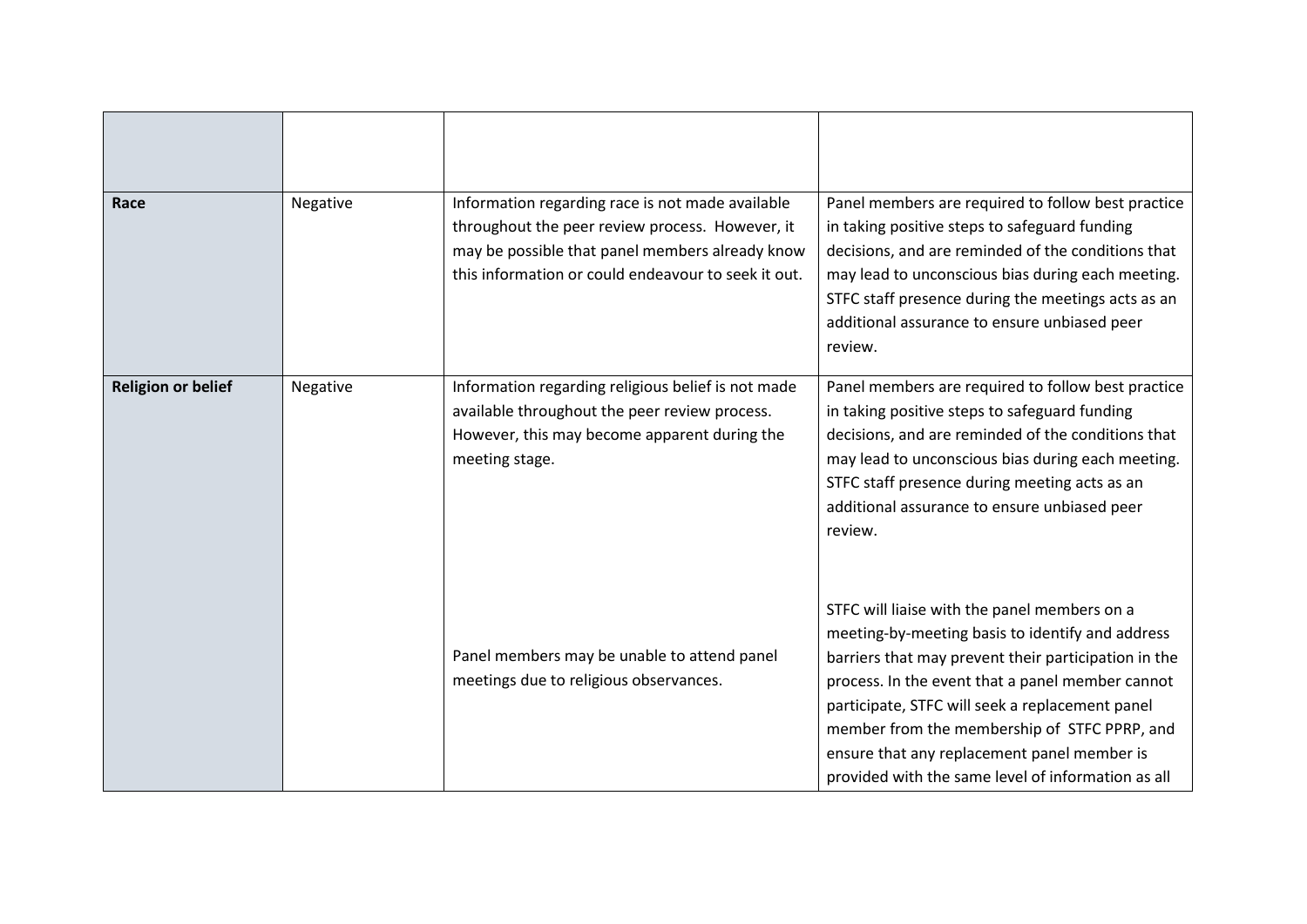|                           |          |                                                                                                                                                                                                                               | other panel members.                                                                                                                                                                                                                                                                                                                                                                                                                                                                                                                                                                                                                                                                                                                            |
|---------------------------|----------|-------------------------------------------------------------------------------------------------------------------------------------------------------------------------------------------------------------------------------|-------------------------------------------------------------------------------------------------------------------------------------------------------------------------------------------------------------------------------------------------------------------------------------------------------------------------------------------------------------------------------------------------------------------------------------------------------------------------------------------------------------------------------------------------------------------------------------------------------------------------------------------------------------------------------------------------------------------------------------------------|
|                           |          | Panel members or attendees may have specific<br>dietary requirements due to religious belief                                                                                                                                  | The criteria for selection of panel meeting venues<br>includes a consideration of catering and dietary<br>requirements.                                                                                                                                                                                                                                                                                                                                                                                                                                                                                                                                                                                                                         |
| <b>Sexual orientation</b> | Negative | Information regarding sexual orientation is not<br>made available throughout the peer review<br>process. However, it may be possible that panel<br>members already know this information or could<br>endeavour to seek it out | All assessment criteria are applied objectively, as<br>reinforced by the panel briefing at the start of the<br>peer review meeting. Panel Chairs are provided<br>with specific briefings on assessment criteria and<br>panel processes ahead of all peer review meetings<br>and, alongside STFC staff, play a key role in<br>moderating discussions and ensuring objective<br>application of assessment criteria.<br>Panel members are required to follow best practice<br>in taking positive steps to safeguard funding<br>decisions, and are reminded of the conditions that<br>may lead to unconscious bias during each meeting.<br>STFC staff presence during meeting acts as an<br>additional assurance to ensure unbiased peer<br>review. |
| Sex (gender)              | Negative | Applicants or panel members with caring<br>responsibilities may face difficulties in attending<br>the panel interviews.                                                                                                       | STFC will take all reasonable steps to make<br>adjustments to the assessment process in order to<br>enable participation. As examples, this may include<br>the use of video conferencing or equivalent tools,                                                                                                                                                                                                                                                                                                                                                                                                                                                                                                                                   |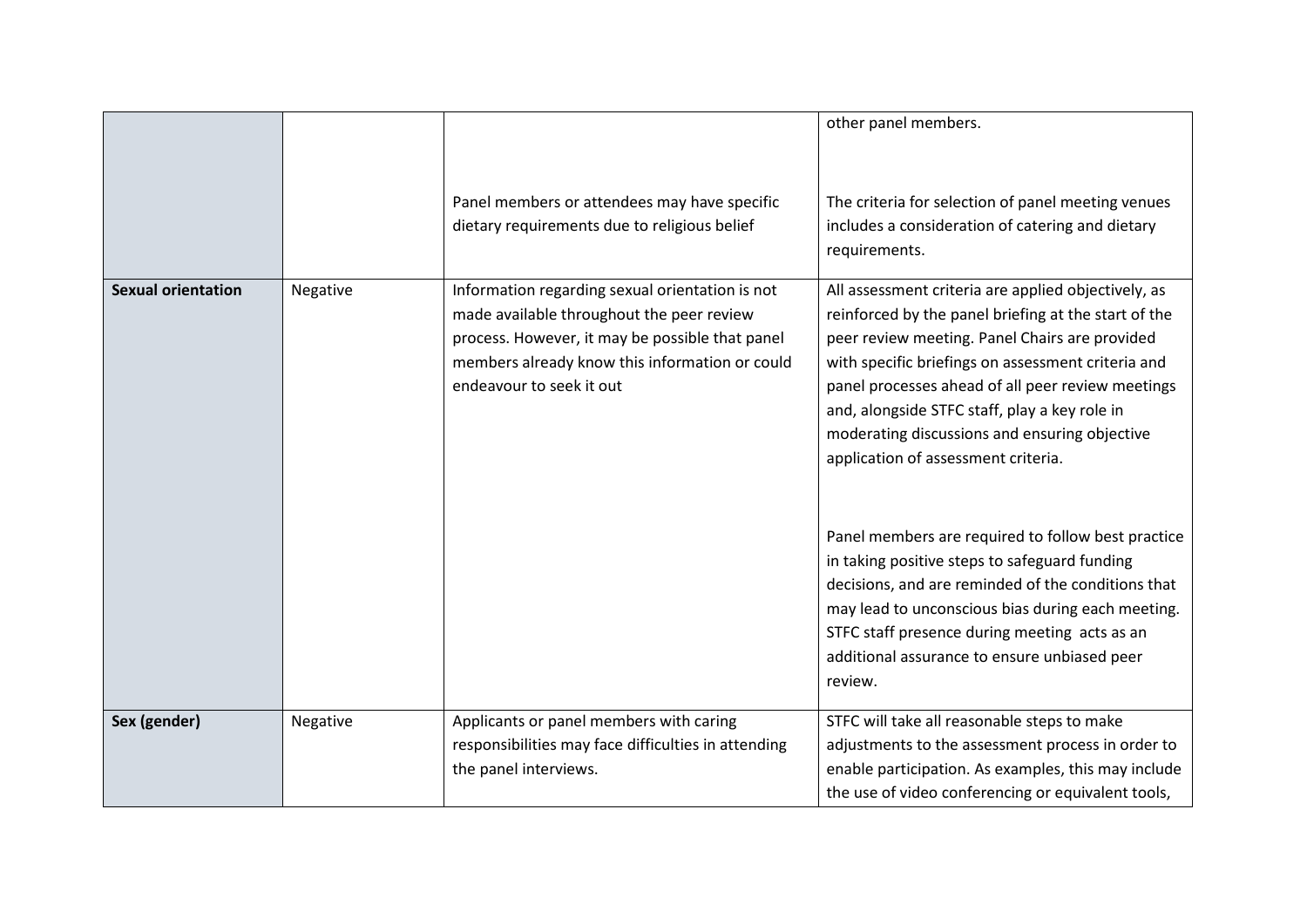|                                                                                                            | tailored timing of the meeting schedule, or<br>provision of specific facilities to enable an applicant<br>or panel member to be comfortable in the meeting<br>environment.                                                                                                                                                 |
|------------------------------------------------------------------------------------------------------------|----------------------------------------------------------------------------------------------------------------------------------------------------------------------------------------------------------------------------------------------------------------------------------------------------------------------------|
|                                                                                                            | Whenever possible, panel meetings will be<br>scheduled to avoid school holidays.                                                                                                                                                                                                                                           |
| Negative perceptions of an applicant's gender may<br>be expressed by a peer reviewer or a panel<br>member. | Panel members are required to follow best practice<br>in taking positive steps to safeguard funding<br>decisions, and are reminded of the conditions that<br>may lead to unconscious bias during each meeting.<br>STFC staff presence during meeting acts as an<br>additional assurance to ensure unbiased peer<br>review. |